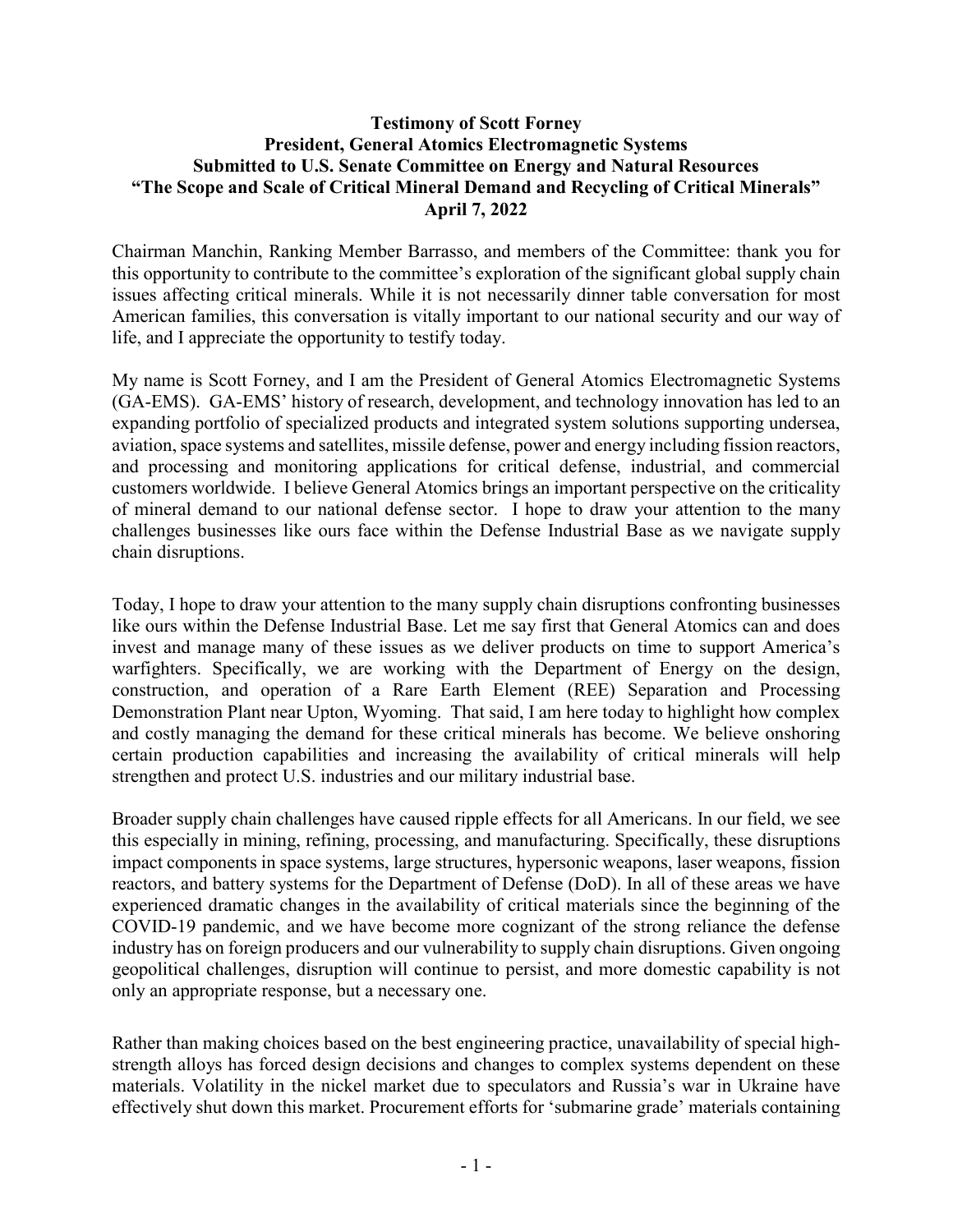nickel including high-strength metals and Nickel Copper (NiCu), were compelled to be temporarily suspended. The future impact on nickel availability and price due to Russian sanctions is unknown. On the horizon, we see long term availability of rare earth elements for high-strength permanent magnets critical to the complex motors that drive our most sophisticated DoD assets are similarly at risk.

Related to these supply challenges is the unavailability of some standard electrical printed circuit board semiconductor components. Challenges here are driving lead time for some critical government systems from *months* to *years*. Similarly, competition with commercial industry has made procurement of high-quality lithium-ion battery cells extremely difficult. Once again, decisions are being made based on availability instead of optimum technical solutions.

Long lead material timelines and cost validities are critical for manufacture of complex weapons systems. Suppliers of high-strength steel alloys now will only provide quotes with unrealistically short validities. Many of our suppliers increasingly reserve the right to reprice their raw stock or forged materials *after* we place an order, referencing the volatility of material pricing and availability due to market conditions. Planning for multi-year procurements, which drives our largest, most critical programs, while also maintaining reasonable margins of schedule and costrisk to maintain contract profitability is getting more and more challenging every year.

Let me provide some context on this challenge. Some DoD contracts ensure suppliers prioritize products critical to our national security with DX rated orders, per DoD Directive 4400.1 "Defense Production Act Programs." However, not *every* contract is structured in this way. Competition with commercial industry for acquiring many of these components has driven up costs. Members of the committee may be familiar with the increasing trend within DoD to award fixed-price verses cost plus contracts. The intent here is to provide defense contractors with a profit incentive for effective cost-control and performance. But these contracts do not account for the extreme type of market volatility we are experiencing today. The Defense Industrial base is paying the price for this out-of-pocket.

Solving these supply chain challenges is critical to our Nation and the health of our businesses, and General Atomics has been proactive in working with the Department of Energy to help respond to these supply chain challenges. Our work here is informed by several executive orders (EOs) and government reports.

President Biden's EO 14017 of February 2021, "America's Supply Chains," ordered a review of vulnerabilities in our critical mineral and material supply chains including rare magnet elements. In June 2021, the Biden Administration released a supply chain assessment that found U.S. overreliance on foreign sources and adversarial nations for critical minerals and materials posed national and economic security threats.

The Commerce Department's Bureau of Industry and Security (BIS) also initiated an investigation under Section 232 of the Trade Expansion Act of 1962, as amended (19 U.S.C. § 1862), to determine the effects on U.S. national security from imports of Neodymium-iron-boron (NdFeB) permanent magnets. Critical national security systems rely on NdFeB permanent magnets, including submarine propulsion motors and missile guidance systems. NdFeB permanent magnets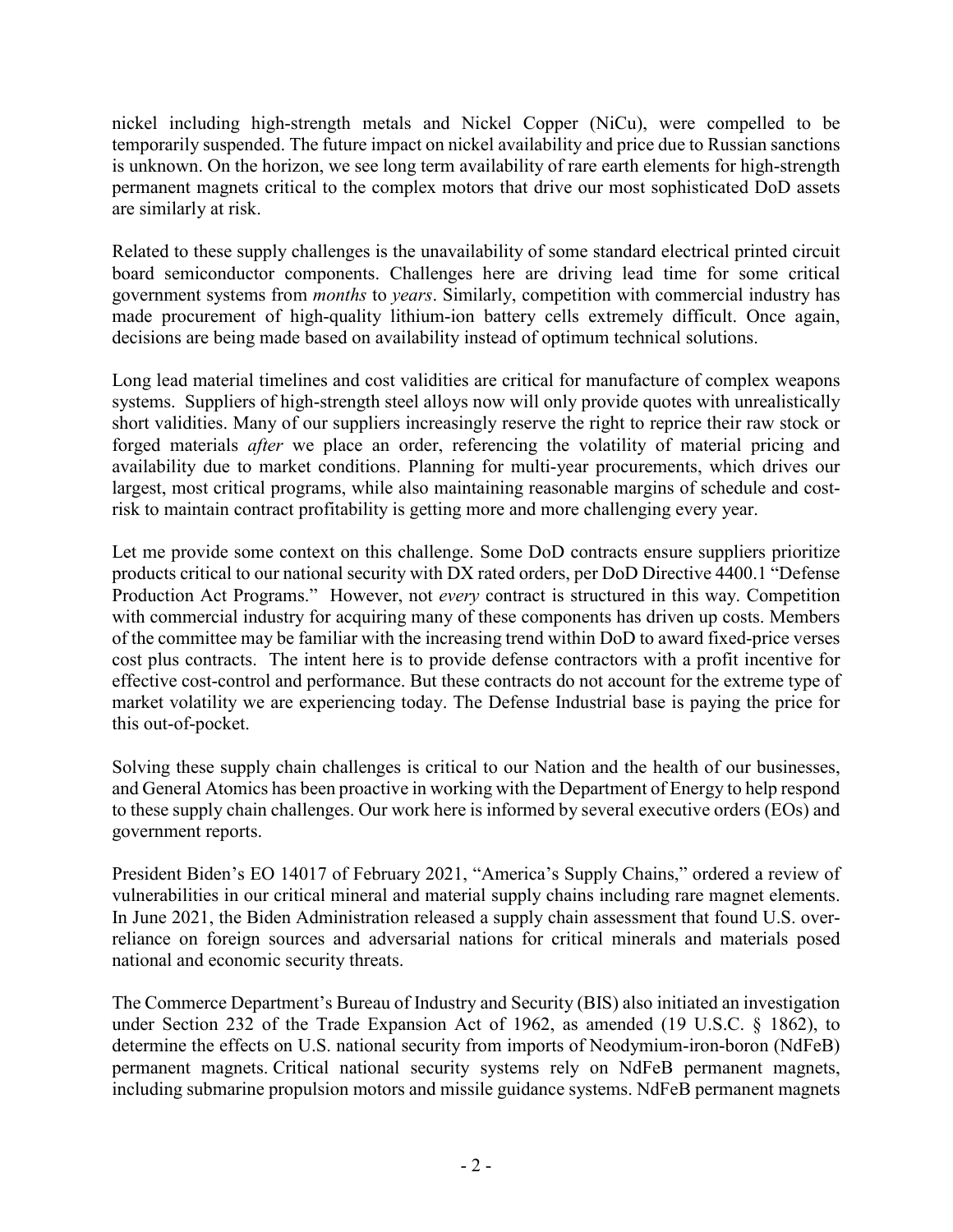are critical components of our infrastructure, including electric vehicle propulsion motors, wind turbine generators, computer hard drives, audio equipment, and magnetic resonance imaging (MRI) machines.

To support the aims of both these executive orders and investigation, General Atomics is working with our partners at the Department of Energy (DOE) Advanced Manufacturing Office and industry members for design, construction and operation of a Rare Earth Element (REE) Separation and Processing Demonstration Plant near Upton, Wyoming. We have already extracted a 1,000 ton sample of Bear Lodge, Wyoming, ore in anticipation of the demonstration facility startup. By the end of the project, we expect to demonstrate a process to separate rare earth oxides into useable elements such as Neodymium and Praseodymium in less time, more efficiently with greater purity, and with less environmental impact than current extraction technologies worldwide.

With the processes demonstrated, we believe that we will transition to a follow-on commercialscale mining and processing facility which supports U.S. national security defense-related applications and critical infrastructure. The demonstration plant is a good first step to develop domestic capability. [Figure](#page-2-0) 1 shows the Upton, Wyoming, location for this demonstration plant.



*Figure 1. Upton, Wyoming Separation and Processing Demonstration Plant*

<span id="page-2-0"></span>Proliferation of the color television due to the major networks broadcasting most of their programming in color increased Rare Earth Element demand dramatically by 1965 which resulted in the U.S. capturing the Rare Earth Element market. Between the mid-1960s and mid-1980s, the California Mountain Pass Mine supplied 85% of the world's REE demand. Rare Earth Element deposits often contain radioactive elements including thorium and uranium. The U.S. Nuclear Regulatory Commission enacted new regulations in 1985 due to the fallout from the Three Mile Island disaster. The new regulations categorized rare earth mining under the same regulations as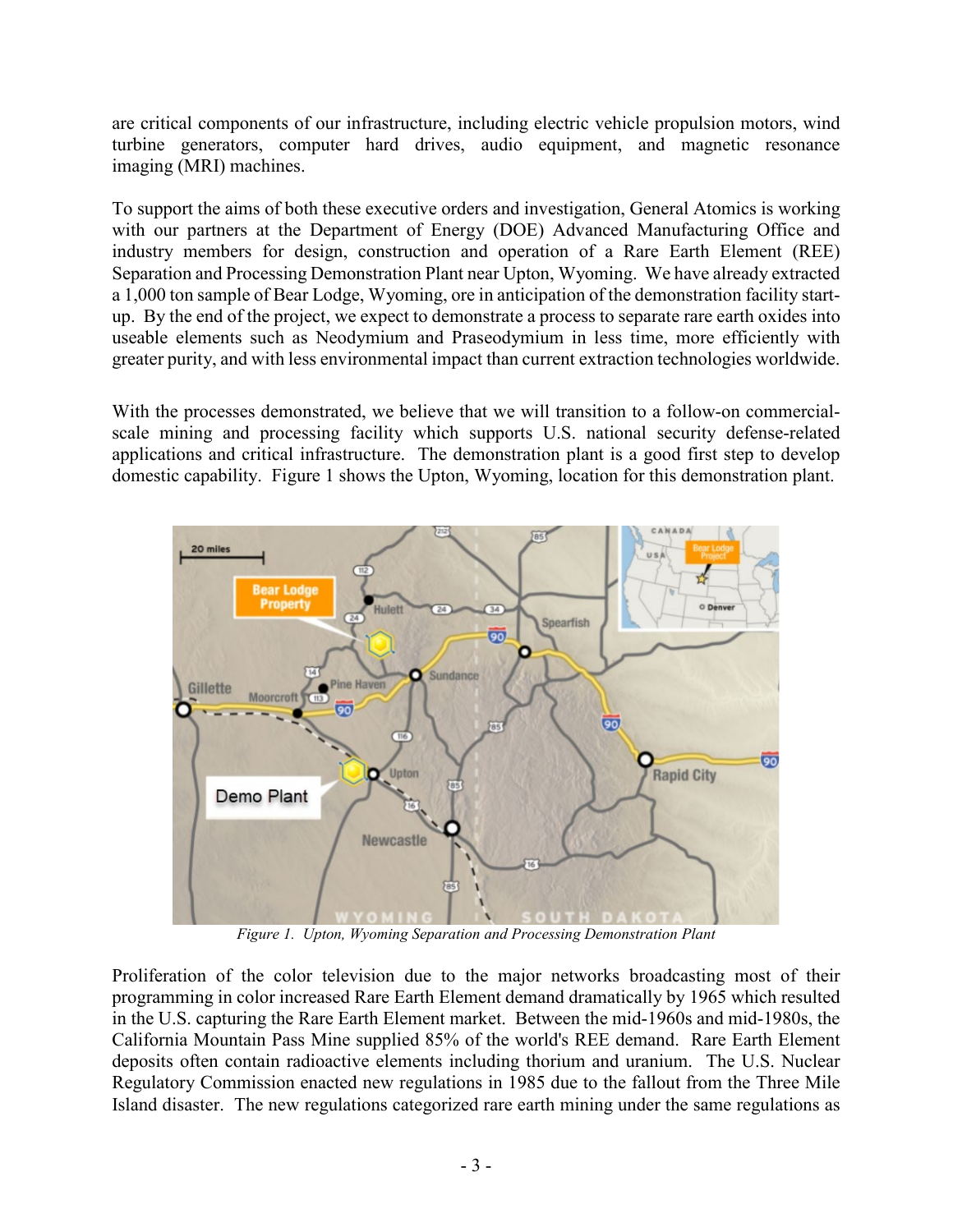mining thorium. That meant much higher costs associated with mining and refining Rare Earth Elements. The U.S. mining prices went up and China reduced their prices in the 1980s-1990s. China reduced exports of Rare Earth Elements in 2010, which resulted in significant increases in Rare Earth Elements prices. China not only has the highest reserves of rare earth minerals at 44 million metric tons (MT) but also is the world's leading rare earths producer of separated rare earths and related products. In 2020 China produced 140,000 MT of rare earths. By contrast, the U.S. has a 1.5 million MT reserve with a 38,000 MT output of rare earths in 2020. Russia has 12 million MT of reserves and produced 2,700 MT of rare earths in 2020. Ukraine is not one of the world's largest producers of Rare Earth Elements but possesses untapped concentrations of rare minerals in the subsoil. The web site Mining World points out that the only problem is that Ukraine is not doing anything to extract them and that the country needs investments from outside to reach its potential. Ukraine's subsurface resources include a concentration of 100 types of minerals. If properly funded, it is believed that the market value can reach \$7.5 trillion USD. Figure 2 provides history from 1950 to 2020 of Rare Earth Element production. Chart data is referenced from the U.S. Geological Survey Mineral Commodity Summaries and related publications.



*Figure 2. Rare Earth Element Production by Major Location (from Geology.com)*

The Bear Lodge plant is a good first step to developing domestic capability, but as you can see in Figure (1), the availability of Rare Earth Elements is widely non-domestic. Since COVID-19, and now with the Russia/Ukraine conflict, prices are triple what they were before COVID-19 (see example Rare Earth Element historical prices in [Figure](#page-4-0) 3 and [Figure](#page-4-1) 4). The prices are expected to continue to climb due to this conflict and associated sanctions.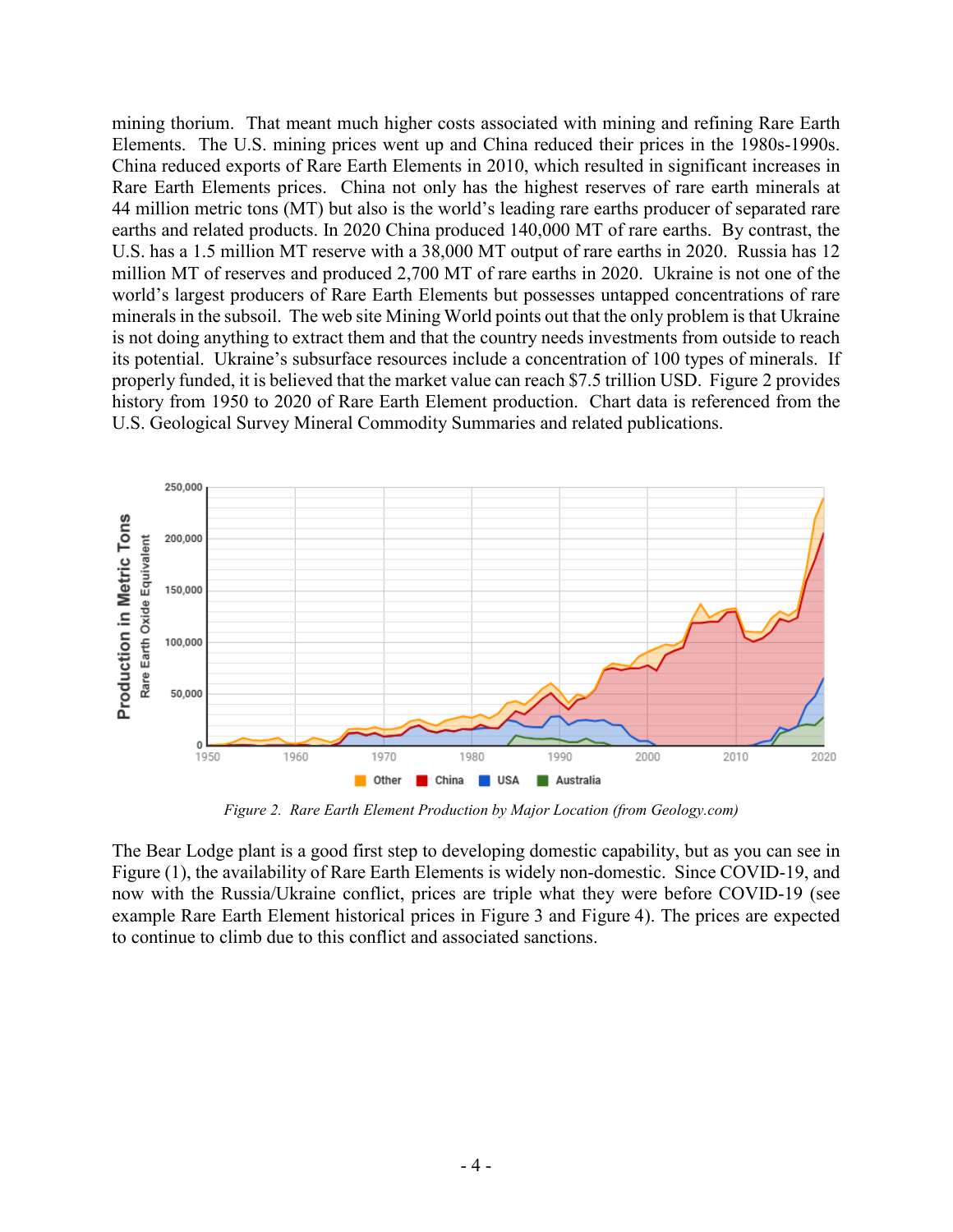<span id="page-4-0"></span>

## <span id="page-4-1"></span>**NOTES:**

- [Figure 3](#page-4-0) provides price history 2017 until 2022 for Neodymium Oxide (Nd) referenced from <https://www.kitco.com/strategic-metals/> and Highcharts.com. Neodymium is used in permanent magnets for motors and generators, dyeing of glass, lasers, and infrared lasers.
- [Figure 4](#page-4-1) provides 2017 2022 pricing for Rare Earth Element Praseodymium Oxide (Pr). Reference found from<https://www.kitco.com/strategic-metals/> and Highcharts.com. Praseodymium is used in Magnets for electric motors, speakers, etc., colorant for pigments and glass, and electrically conductive ceramics.

The Rare Earth Elements are found in Figure 5 including yttrium, scandium and the 15 lanthanide series elements.

| <b>Rare Earth Elements</b><br>н<br>by Geology.com |                  |    |             |                                         |  |        |                               |    |   |   |    |                                                                  |               |    | He       |  |                                                           |  |    |
|---------------------------------------------------|------------------|----|-------------|-----------------------------------------|--|--------|-------------------------------|----|---|---|----|------------------------------------------------------------------|---------------|----|----------|--|-----------------------------------------------------------|--|----|
| Li                                                | Be               |    |             |                                         |  |        | B                             | Ć  | N | о | F  | Ne                                                               |               |    |          |  |                                                           |  |    |
|                                                   | Na Mg            |    |             |                                         |  |        | AI                            | Si | Р | s | СI | Ar                                                               |               |    |          |  |                                                           |  |    |
| κ                                                 | Ca               | Sc |             | v                                       |  |        |                               |    |   |   |    |                                                                  |               |    |          |  | Cr   Mn   Fe   Co   Ni   Cu   Zn   Ga   Ge   As   Se   Br |  | Кr |
|                                                   | RbiSr            | Y  |             |                                         |  |        | Zr Nb Mo Tc Ru Rh Pd Ag Cd In |    |   |   |    |                                                                  |               |    | Sn Sb Te |  |                                                           |  | Хe |
|                                                   | Cs Ba La-La Hf I |    |             | Та                                      |  | IW.    | Re Os                         |    |   |   |    |                                                                  | $lr$ Pt Au Hg | ΤI | Pb Bi    |  | $ Po $ At                                                 |  | Rn |
| Fr.                                               |                  |    |             | Ra   Molder Rf   Db   Sg   Bh   Hs   Mt |  |        |                               |    |   |   |    |                                                                  |               |    |          |  |                                                           |  |    |
|                                                   |                  |    | Lanthanides |                                         |  |        |                               |    |   |   |    |                                                                  |               |    |          |  |                                                           |  |    |
|                                                   |                  |    | La          |                                         |  |        |                               |    |   |   |    | Ce Pr   Nd   Pm  Sm   Eu   Gd   Tb   Dy   Ho   Er   Tm   Yb   Lu |               |    |          |  |                                                           |  |    |
|                                                   |                  |    | Actinides   |                                         |  |        |                               |    |   |   |    |                                                                  |               |    |          |  |                                                           |  |    |
|                                                   |                  |    | AciTh       |                                         |  | IPal U |                               |    |   |   |    |                                                                  |               |    |          |  | Np   Pu   Am   Cm   Bk   Cf   Es   Fm   Md   No   Lr      |  |    |

Figure (4) Rare Earth Periodic Table from Geology.com